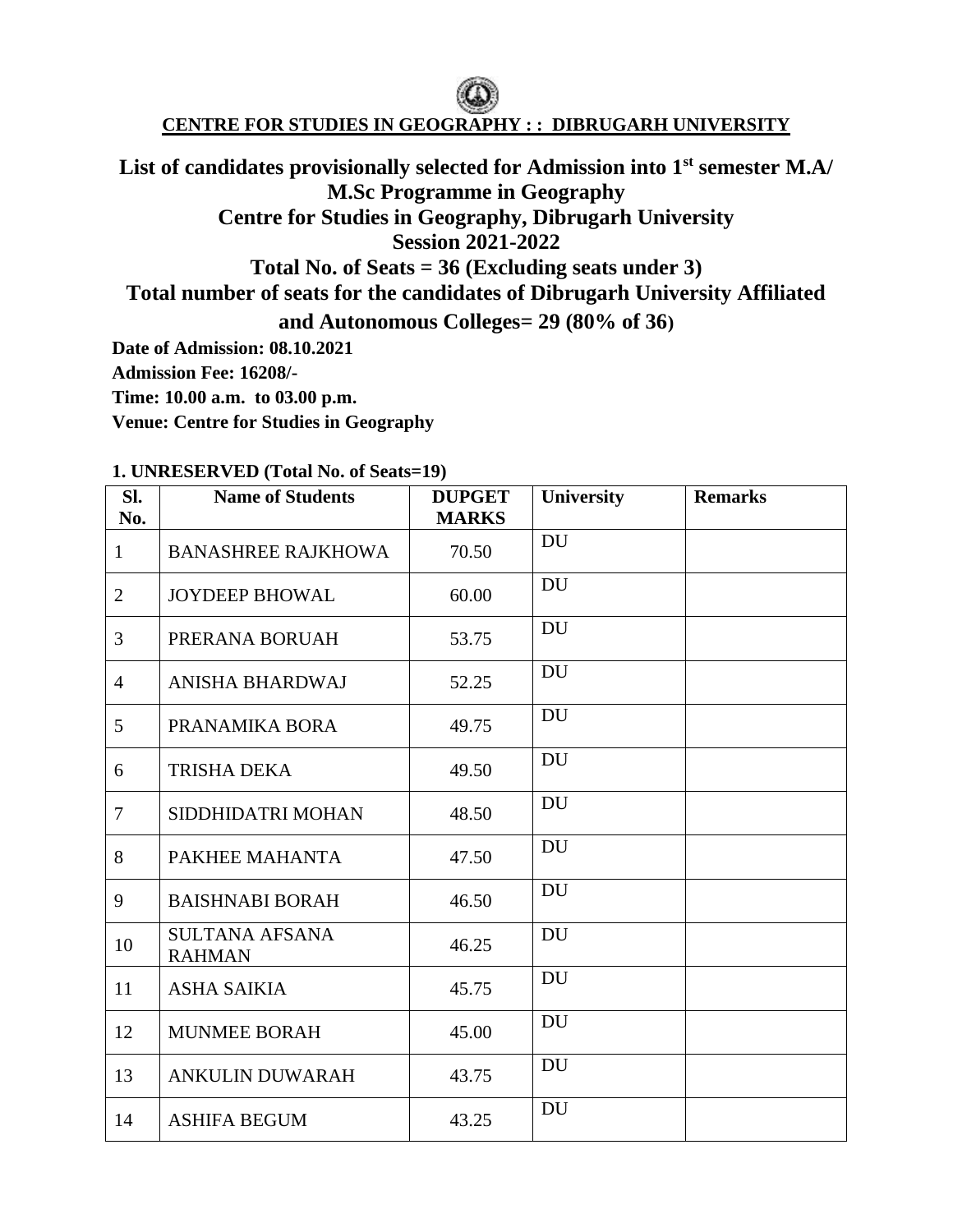| 15 | <b>MONSUMI KONWAR</b>    | 43.00 | DU |                           |
|----|--------------------------|-------|----|---------------------------|
| 16 | <b>HIMANTA GOGOI</b>     | 42.50 | DU |                           |
| 17 | OLIMPIYA BORGOHAIN       | 41.75 | DU |                           |
| 18 | <b>BHADRAWATI DUTTA</b>  | 41.25 | DU |                           |
| 19 | <b>MADHUSMITA BORUAH</b> | 40.75 | DU | <b>H.S MARKS</b><br>84.8% |

## **2. List under Statutory Reservation**

### **A. OBC/MOBC (Total number of Seats = 4):**

| Sl. | <b>Name of Students</b> | <b>DUPGET</b> | University | <b>Remarks</b> |
|-----|-------------------------|---------------|------------|----------------|
| No. |                         | <b>MARKS</b>  |            |                |
|     | AIME GOGOI              | 39.75         | DU         |                |
|     | PRIYANKA BHENGRA        | 39.50         | DU         |                |
|     | <b>SARITA TAMANG</b>    | 39.50         | DU         |                |
| Δ   | BIDYUT PRATIM BHARALI   | 38.75         | DU         |                |

### **B. SC (Total number of Seats = 2) :**

| Sl.<br>No. | <b>Name of Students</b> | <b>DUPGET</b><br><b>MARKS</b> | <b>University</b> | <b>Remarks</b> |
|------------|-------------------------|-------------------------------|-------------------|----------------|
|            | <b>NANDITA BISWAS</b>   | 38.75                         | DU                |                |
|            | <b>SHIBANI HAZARIKA</b> | 32.00                         | DU                |                |

## **C. ST(P) (Total number of Seats = 3) :**

| Sl.<br>No. | <b>Name of Students</b>  | <b>DUPGET</b><br><b>MARKS</b> | <b>University</b> | <b>Remarks</b> |
|------------|--------------------------|-------------------------------|-------------------|----------------|
|            | <b>MANDIRA SONOWAL</b>   | 40.00                         | DU                |                |
|            | <b>SATARUPA SONOWAL</b>  | 34.50                         | DU                |                |
| $\sim$     | <b>SATYABRAT SONOWAL</b> | 33.00                         | DU.               |                |

## **D. ST (H) (Total number of Seats = 1) :**

| C11<br>эı.<br>$\bf N_0$ | <b>Name of Students</b>  | <b>DUPGET</b><br><b>MARKS</b> | <b>University</b> | <b>Remarks</b> |
|-------------------------|--------------------------|-------------------------------|-------------------|----------------|
|                         | <b>BINJIR RONGPHARPI</b> | 5.00                          |                   |                |

### **3. EWS (Total number of Seats =3)**

| Sl.<br>No. | <b>Name of Students</b> | <b>DUPGET</b><br><b>MARKS</b> | <b>University</b> | <b>Remarks</b> |
|------------|-------------------------|-------------------------------|-------------------|----------------|
|            | SUNAINA AHMED           | 37.25                         | DU                |                |
|            | <b>RAHUL KAKOTY</b>     | 34.75                         | DU                |                |
|            | <b>DEBOJANI BORUAH</b>  | 34.25                         | IC                |                |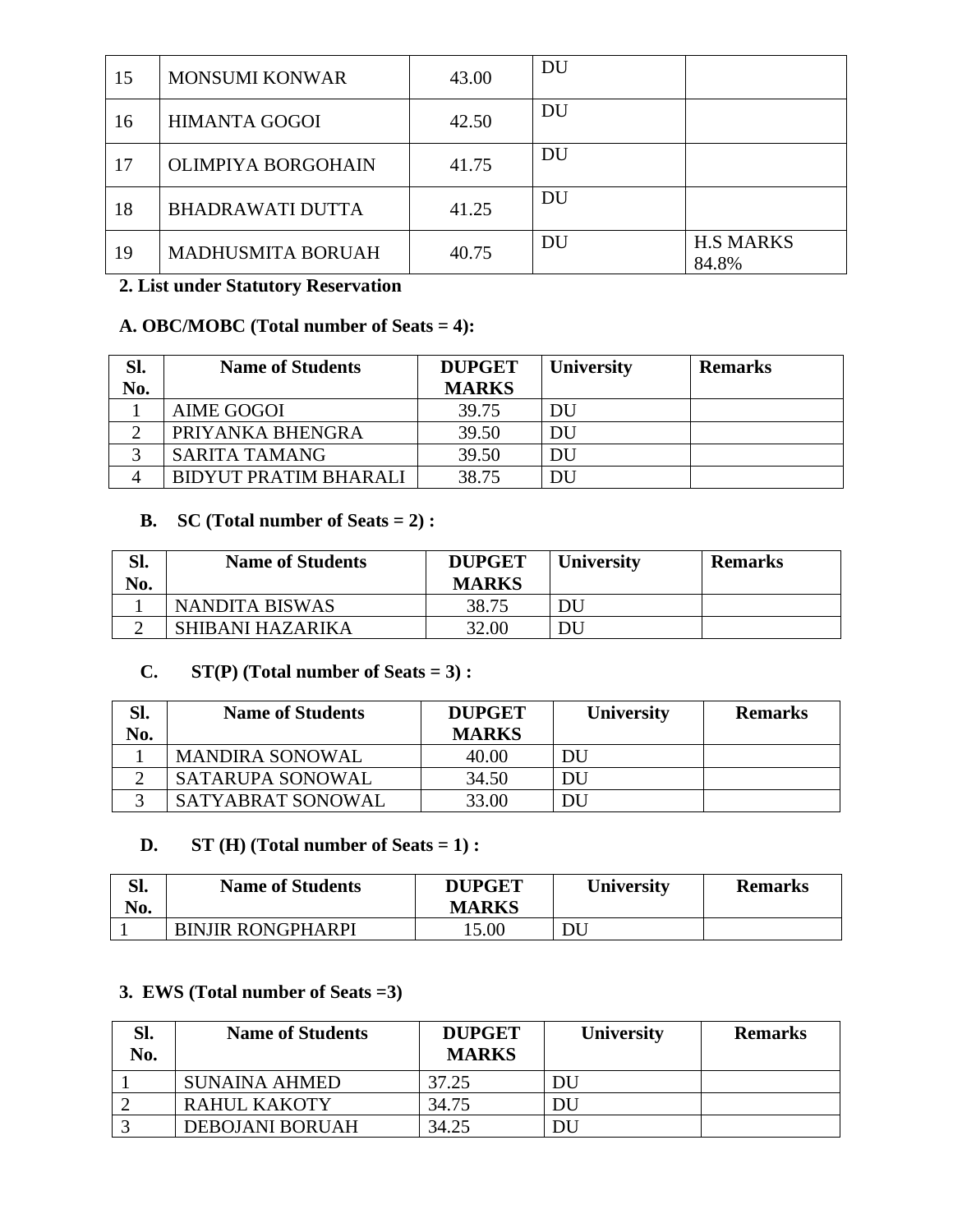## (**WAITING LIST)**

## **I) UNRESERVED:**

| SI.<br>No.     | <b>Name of Students</b>  | <b>DUPGET</b><br><b>MARKS</b> | University | <b>Remarks</b>          |
|----------------|--------------------------|-------------------------------|------------|-------------------------|
| $\mathbf{1}$   | MAYURAKHI KOTOKY         | 40.75                         | <b>DU</b>  | H.S MARKS 67%           |
| $\overline{2}$ | RAAHEELA KHATOON         | 39.75                         | <b>DU</b>  |                         |
| 3              | <b>JITASHREE SAIKIA</b>  | 37.50                         | <b>DU</b>  |                         |
| $\overline{4}$ | <b>ANANDITA DAS</b>      | 37.00                         | <b>DU</b>  | H.S. MARKS 61.6%        |
| 5              | <b>ANAMIKA BORAH</b>     | 37.00                         | <b>DU</b>  | H.S. MARKS 59.4 %       |
| 6              | <b>CHANDANA DAS</b>      | 36.50                         | DU         |                         |
| $\tau$         | <b>NAMRATA TELI</b>      | 35.75                         | <b>DU</b>  |                         |
| 8              | <b>JOYSHREE GOGOI</b>    | 34.50                         | <b>DU</b>  |                         |
| 9              | SANYUKTA BHARADWAJ       | 34.25                         | <b>DU</b>  |                         |
| 10             | <b>LAKHIMONI CHELENG</b> | 33.75                         | <b>DU</b>  | <b>H.S. MARKS 81.2%</b> |
| 11             | NIBEDITA BORAH           | 33.75                         | DU         | <b>H.S. MARKS 77.8%</b> |
| 12             | PRATHANA DUTTA           | 33.50                         | <b>DU</b>  |                         |
| 13             | <b>CHUMKI DEY</b>        | 32.75                         | <b>DU</b>  | <b>H.S MARKS 79.8%</b>  |
| 14             | <b>SAHIN HUSSAIN</b>     | 32.75                         | <b>DU</b>  | <b>H.S MARKS 75.8%</b>  |
| 15             | <b>RANJINEE CHETIA</b>   | 32.75                         | DU         | H.S MARKS 62.00%        |
| 16             | <b>HEMANTA GHOSH</b>     | 32.00                         | <b>DU</b>  |                         |
| 17             | PRIYAKSHI BORTHAKUR      | 31.75                         | <b>DU</b>  | <b>H.S MARKS 89.00%</b> |
| 18             | PRIYANSHEE BHARADWAJ     | 31.75                         | <b>DU</b>  | <b>H.S MARKS 75.00%</b> |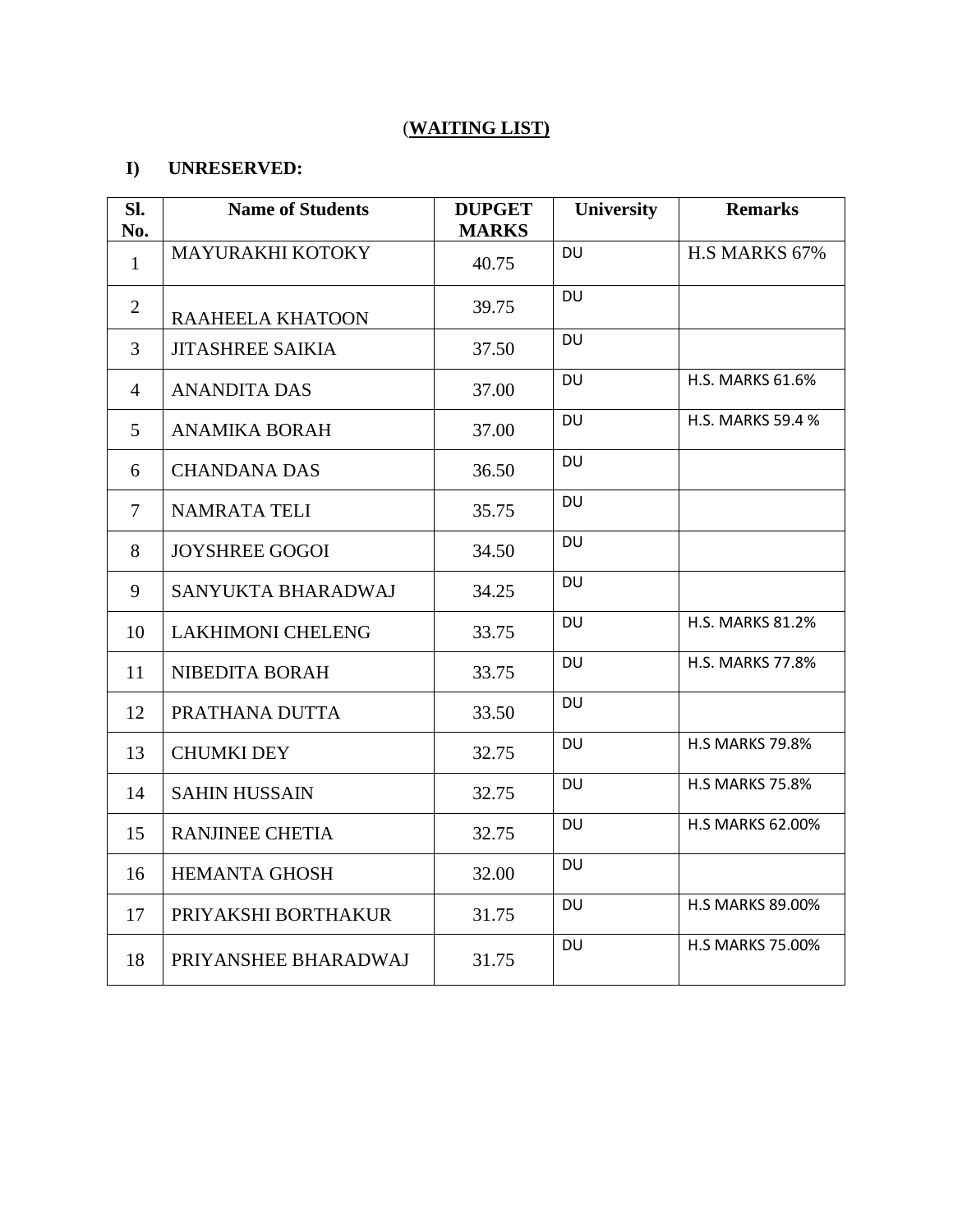# **Waiting List under Statutory Reservation**

# **A) OBC/MOBC:**

| SI.            | <b>Name of Students</b>  | <b>DUPGET</b> | <b>University</b> |                         |
|----------------|--------------------------|---------------|-------------------|-------------------------|
| No.            |                          | <b>MARKS</b>  |                   |                         |
| 1              | <b>JITASHREE SAIKIA</b>  | 37.50         | <b>DU</b>         |                         |
| 2              | <b>ANAMIKA BORAH</b>     | 37.00         | DU                |                         |
| 3              | <b>CHANDANA DAS</b>      | 36.50         | <b>DU</b>         |                         |
| $\overline{4}$ | <b>NAMRATA TELI</b>      | 35.75         | DU                |                         |
| $\mathfrak{H}$ | <b>JOYSHREE GOGOI</b>    | 34.50         | <b>DU</b>         |                         |
| 6              | <b>LAKHIMONI CHELENG</b> | 33.75         | DU                | <b>H.S. MARKS 81.2%</b> |
| 7              | NIBEDITA BORAH           | 33.75         | DU                | <b>H.S. MARKS 77.8%</b> |
| 8              | PRATHANA DUTTA           | 33.50         | <b>DU</b>         |                         |
| 9              | <b>CHUMKI DEY</b>        | 32.75         | <b>DU</b>         | <b>H.S MARKS 79.8%</b>  |
| 10             | <b>RANJINEE CHETIA</b>   | 32.75         | DU                | <b>H.S MARKS 62.00%</b> |

## **B) SC:**

| Sl.<br>No. | <b>Name of Students</b> | <b>DUPGET</b><br><b>MARKS</b> | <b>University</b> |  |
|------------|-------------------------|-------------------------------|-------------------|--|
|            | <b>BIJOY DAS</b>        | 30.50                         | <b>DU</b>         |  |
| 2          | <b>ASHIM DAS</b>        | 30.00                         | <b>DU</b>         |  |
| 3          | ANUSHKA HAZARIKA        | 25.25                         | <b>DU</b>         |  |
| 4          | <b>JYOTI DAS</b>        | 22.75                         | <b>DU</b>         |  |
| 5          | <b>ANKITA MALAKAR</b>   | 17.75                         | <b>DU</b>         |  |

# **C) ST(P):**

| Sl. | <b>Name of Students</b> | <b>DUPGET</b> | University |  |
|-----|-------------------------|---------------|------------|--|
| No. |                         | <b>MARKS</b>  |            |  |
|     | <b>HEMI SONOWAL</b>     | 31.00         | DU         |  |
| ⌒   | <b>JURI SONOWAL</b>     | 30.50         | DU         |  |
|     | <b>RUMEE PEGU</b>       | 30.25         | DU         |  |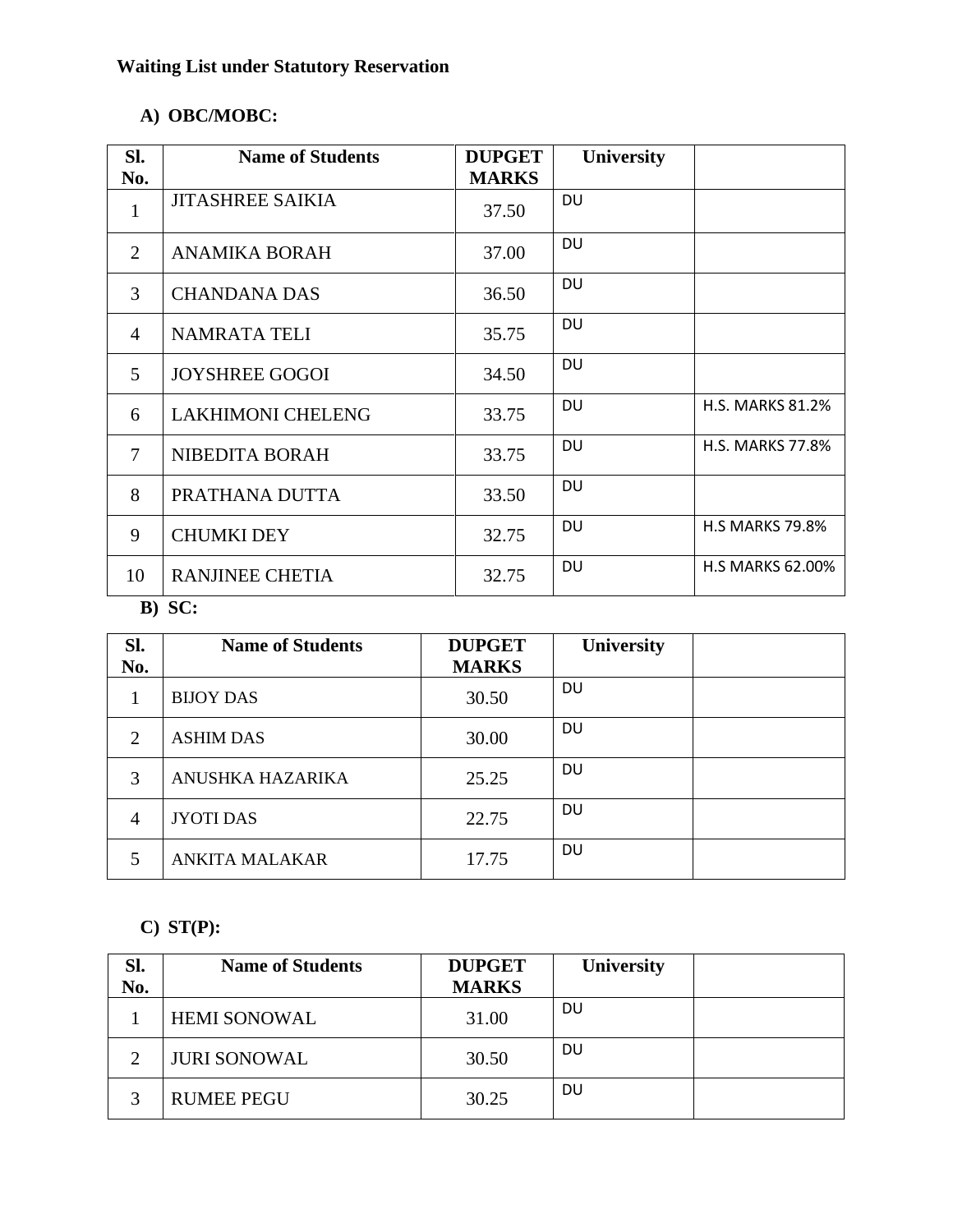| ANKITA SAIKIA       | 29.00 | DU | <b>H.S MARKS 77.6%</b> |
|---------------------|-------|----|------------------------|
| <b>GEORGE DOLEY</b> | 29.00 | DU | <b>H.S MARKS 45.2%</b> |
| PARISHMA PAYENG     | 27.50 | DU |                        |

## **D) ST(H):**

| ນ.  | Name of Students | DUPGET        | University | <b>Remarks</b> |
|-----|------------------|---------------|------------|----------------|
| No. |                  | <b>MARKS</b>  |            |                |
|     | POPMAS NYICYOR   | ົາເ<br>. . 2J | DU         |                |

## **E) EWS (Waiting)**

| Sl.<br>No.     | <b>Name of Students</b> | <b>DUPGET</b><br><b>MARKS</b> | <b>University</b> | <b>Remarks</b>          |
|----------------|-------------------------|-------------------------------|-------------------|-------------------------|
|                | NIHARIKA SAIKIA         | 30.75                         | DU                |                         |
| 2              | <b>MADHUSMITA</b>       | 27.25                         | DU                |                         |
|                | <b>MAHANTA</b>          |                               |                   |                         |
| 3              | PRAGYA PRIYA KALITA     | 26.75                         | DU                | <b>H.S MARKS 78.80%</b> |
| $\overline{4}$ | <b>TRIDISHA SAIKIA</b>  | 26.75                         | DU                | <b>H.S MARKS 73.2%</b>  |
| 5              | <b>LIZARANI DUTTA</b>   | 26.75                         | DU                | <b>H.S MARKS 73.00%</b> |
| 6              | <b>UTPALA BORA</b>      | 23.50                         | DU                |                         |
| 7              | <b>KAUSTOV KALITA</b>   | 21.50                         | DU                |                         |
| 8              | <b>BARBI SAUD</b>       | 18.50                         | DU                |                         |
| 9              | PARISHMITA BHARALI      | 14.75                         | DU                |                         |
| 10             | <b>JYOTSHNA DEVI</b>    | 11.75                         | <b>DU</b>         |                         |
|                | <b>BORUAH</b>           |                               |                   |                         |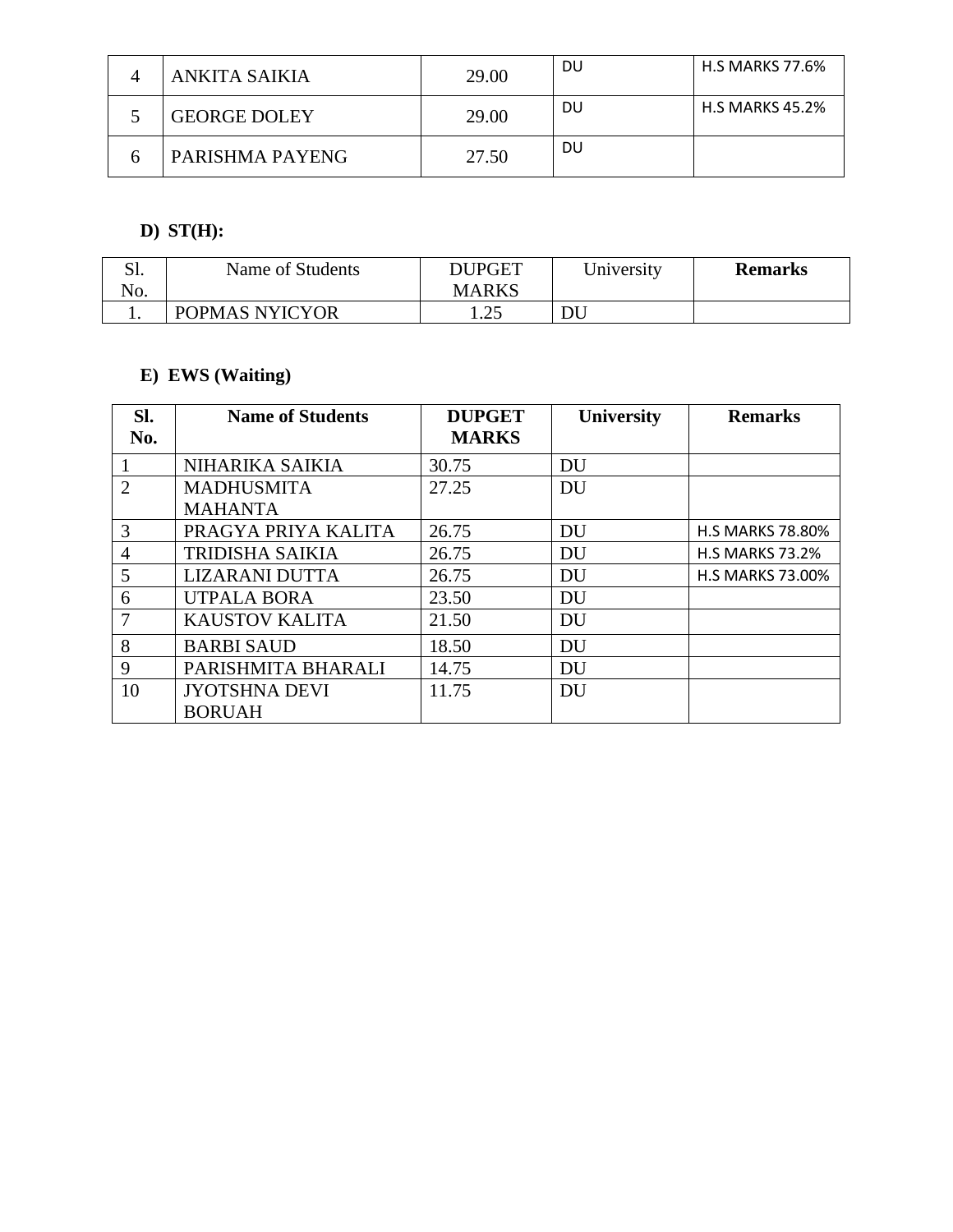# **CENTRE FOR STUDIES IN GEOGRAPHY : : DIBRUGARH UNIVERSITY**

# **List of candidates provisionally selected for Admission into 1st semester M.A/ M.Sc Programme in Geography Centre for Studies in Geography, Dibrugarh University Session 2021-2022**

**Total No. of Seats = 36 (Excluding seats under 3)**

**Total number of seats for the candidates of Other Universities= 7 (20% of 36)**

**Date of Admission: 08.10.2021** 

**Admission Fee: 16208/-**

**Time: 10.00 a.m. to 03.00 p.m.**

**Venue: Centre for Studies in Geography**

### **1. UNRESERVED ( Total No. of seats=3)**

| Sl.<br>No. | <b>Name of Students</b>     | <b>DUPGET</b><br><b>MARKS</b> | University         | <b>Remarks</b> |
|------------|-----------------------------|-------------------------------|--------------------|----------------|
|            | <b>MD MUSTAFIZUR RAHMAN</b> | 78.75                         | Gauhati University |                |
| 2          | <b>SUBHANGKUSH DAS</b>      | 67.00                         | Gauhati University |                |
| 3          | <b>MANJEET CHOUDHURY</b>    | 62.75                         | Gauhati University |                |

### **2. List under statuary Reservation**

### **A) OBC/MOBC (Total number of Seats = 1):**

| Sl.<br>No. | <b>Name of Students</b> | <b>DUPGET</b><br><b>MARKS</b> | University         | <b>Remarks</b> |
|------------|-------------------------|-------------------------------|--------------------|----------------|
|            | <b>TRIDIP BORA</b>      | 62.25                         | Gauhati University |                |

### **B) SC (Total number of Seats = 1) :**

| Sl.<br>No. | <b>Name of Students</b> | <b>DUPGET</b><br><b>MARKS</b> | <b>University</b>         | <b>Remarks</b> |
|------------|-------------------------|-------------------------------|---------------------------|----------------|
|            | ALANKRITA DAS           | 51.25                         | <b>Gauhati University</b> |                |

### **C)** ST (P) **(Total number of Seats = 1):**

| SI.<br>No. | <b>Name of Students</b> | <b>DUPGET</b><br><b>MARKS</b> | University         | <b>Remarks</b> |
|------------|-------------------------|-------------------------------|--------------------|----------------|
|            | ANANJAY MUCHAHARY       | 50.50                         | Gauhati University |                |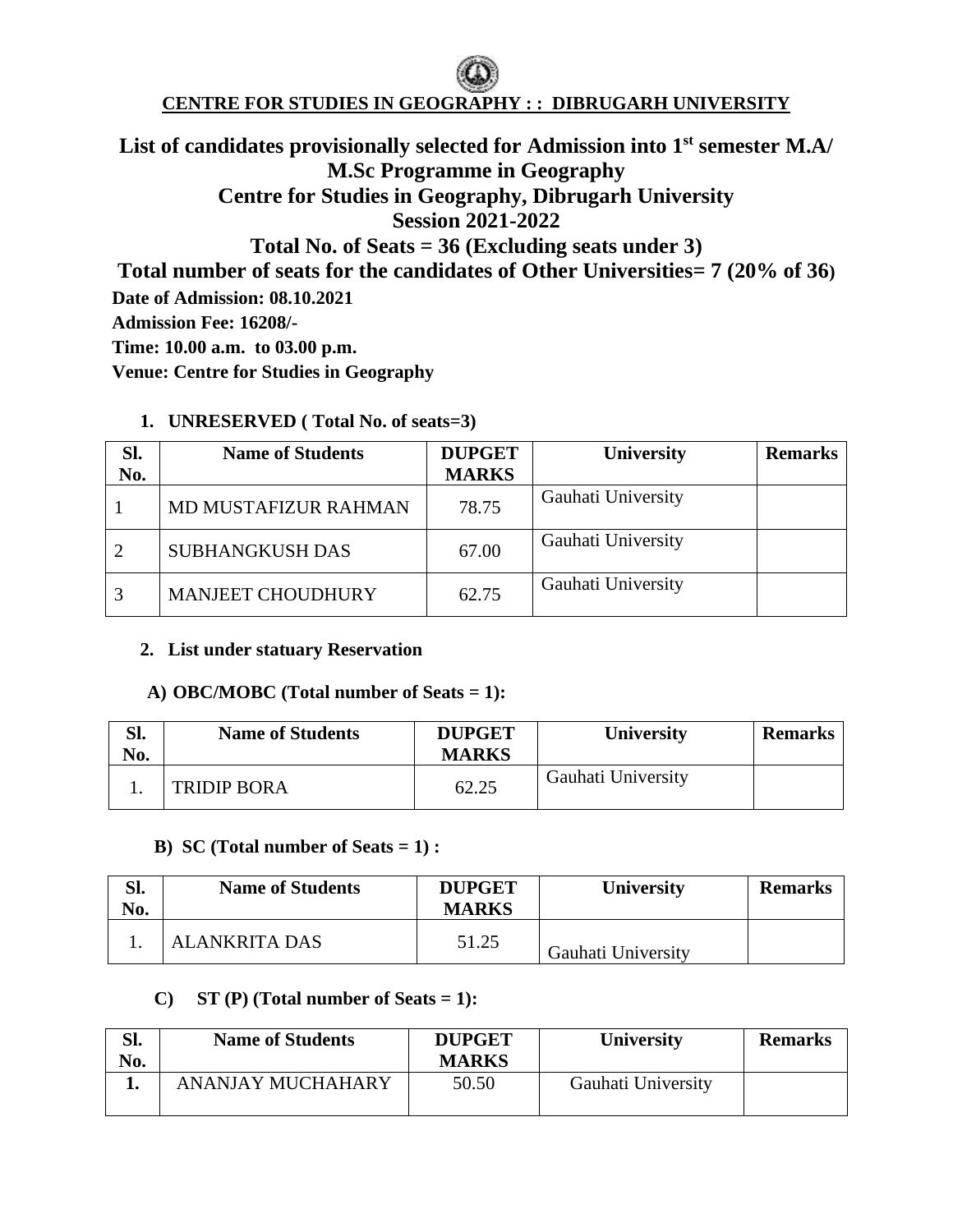# **D) ST (H) (Total number of Seats = 1):**

| Sl.<br>No. | <b>Name of Students</b> | <b>DUPGET</b><br><b>MARKS</b> | <b>University</b>  | <b>Remarks</b> |
|------------|-------------------------|-------------------------------|--------------------|----------------|
|            | <b>KAVE KILLINGPI</b>   | 42.25                         | Gauhati University |                |

# **3) EWS (Total number of Seats =1)**

| Sl.<br>No. | <b>Name of Students</b> | <b>DUPGET</b><br><b>MARKS</b> | University         | <b>Remarks</b> |
|------------|-------------------------|-------------------------------|--------------------|----------------|
|            | <b>JULEE HAZARIKA</b>   | 57.25                         | Gauhati University |                |

### (**WAITING LIST)**

## **II)UNRESERVED:**

| SI.<br>No. | <b>Name of Students</b>  | <b>DUPGET</b><br><b>MARKS</b> | University         | <b>Remarks</b>             |
|------------|--------------------------|-------------------------------|--------------------|----------------------------|
| 1          | <b>NABANIL BARUAH</b>    | 58.50                         | Gauhati University |                            |
| 2          | <b>MEGHALI DAS</b>       | 58.00                         | Gauhati University |                            |
| 3          | <b>BISHAL DEKA</b>       | 52.75                         | Gauhati University |                            |
| 4          | DEBALINA CHAKRABORTY     | 51.50                         | Gauhati University |                            |
| 5          | <b>SWEETY SARMA</b>      | 50.75                         | Gauhati University |                            |
| 6          | <b>ANKITA KALITA</b>     | 48.75                         | Gauhati University | <b>H.S MARKS</b><br>86.60% |
| $\tau$     | <b>LAVITA HALOI</b>      | 48.75                         | Gauhati University | <b>H.S MARKS</b><br>78.00% |
| 8          | <b>KAUSTAV BORAH</b>     | 46.75                         | Gauhati University |                            |
| 9          | <b>ABHILASHA KASHYAP</b> | 46.25                         | Gauhati University | <b>H.S MARKS</b><br>81.8%  |
| 10         | <b>ANUSRITA DUTTA</b>    | 46.25                         | Gauhati University | <b>H.S MARKS</b><br>75.04% |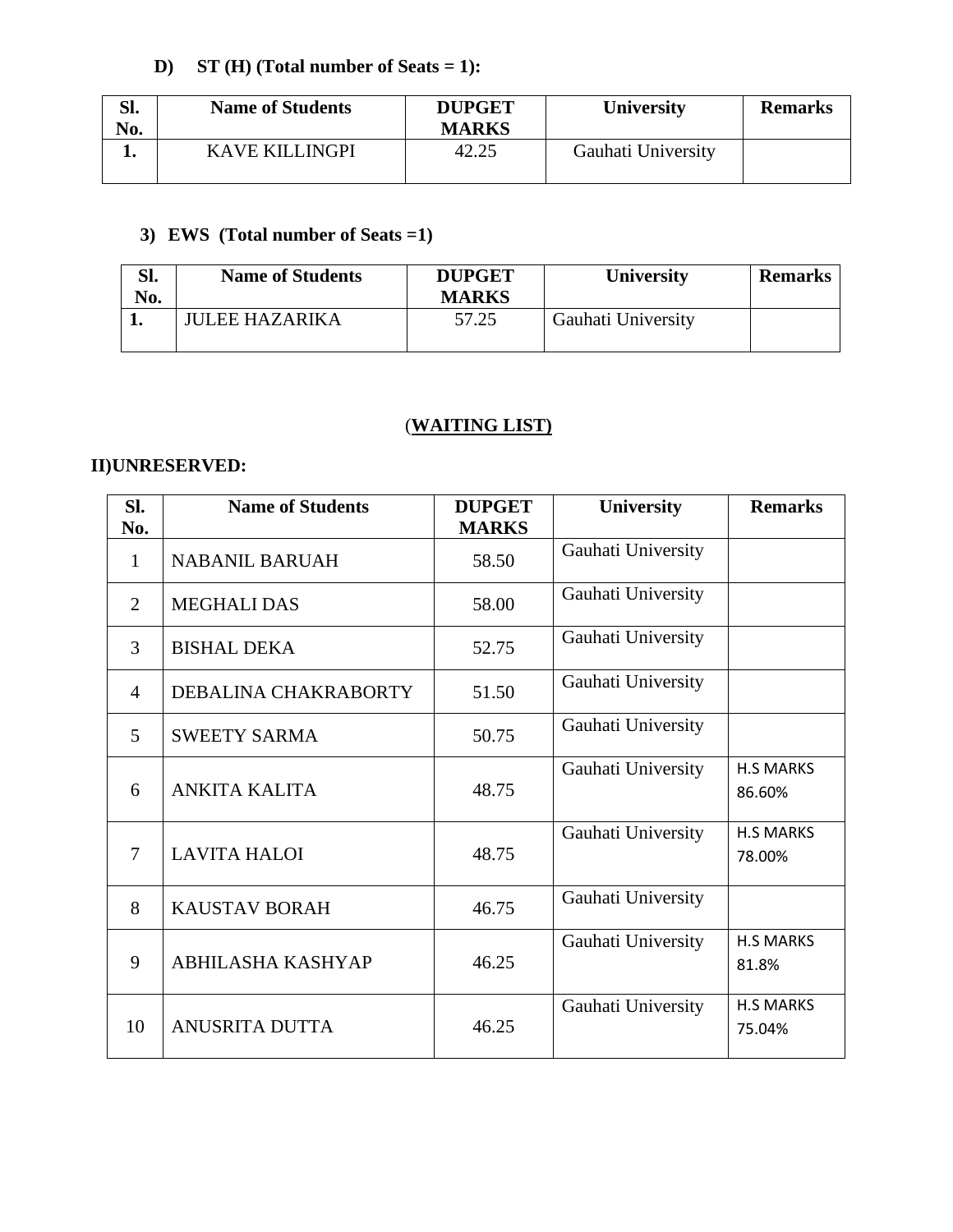# **III) OBC/MOBC:**

| Sl.                         | <b>Name of Students</b> | <b>DUPGET</b> | <b>University</b>  | <b>Remarks</b>            |
|-----------------------------|-------------------------|---------------|--------------------|---------------------------|
| No.                         |                         | <b>MARKS</b>  |                    |                           |
| 1                           | <b>NABANIL BARUAH</b>   | 58.50         | Gauhati University |                           |
| $\mathcal{D}_{\mathcal{L}}$ | <b>KAUSTAV BORAH</b>    | 46.75         | Gauhati University |                           |
| 3                           | PRIYANKA BARUAH         | 46.00         | Gauhati University |                           |
| $\overline{4}$              | AYUSHPRIYA GHOSH        | 41.75         | Gauhati University | <b>H.S MARKS</b><br>83.6% |
|                             | <b>BINI NEWAR</b>       | 41.75         | Gauhati University | <b>H.S MARKS</b><br>71.4% |

# **IV) SC:**

| Sl.            | <b>Name of Students</b> | <b>DUPGET</b> | University               | <b>Remarks</b>            |
|----------------|-------------------------|---------------|--------------------------|---------------------------|
| No.            |                         | <b>MARKS</b>  |                          |                           |
|                | <b>SHIVAM DAS</b>       | 28.75         | Gauhati University       |                           |
| 2              | ATLANTA A DEBANGEE DAS  | 28.25         | Gauhati University       | <b>H.S MARKS</b><br>84.4% |
| 3              | <b>ANKITA SENCHOWA</b>  | 28.25         | <b>COTTON UNIVERSITY</b> | <b>H.S MARKS</b><br>64.4% |
| $\overline{4}$ | <b>ARIJEET MALAKAR</b>  | 22.75         | Gauhati University       |                           |

# **V) ST(P):**

| Sl. | <b>Name of Students</b> | <b>DUPGET</b> | University         | <b>Remarks</b> |
|-----|-------------------------|---------------|--------------------|----------------|
| No. |                         | <b>MARKS</b>  |                    |                |
|     | POOJA MILI              | 40.75         | Gauhati University |                |
| 2   | PRANABJYOTI REGON       | 39.75         | Gauhati University |                |
| 3   | PROBHU BORO             | 37.50         | Gauhati University |                |
| 4   | <b>JUGITA KUTUM</b>     | 31.75         | Gauhati University |                |
| 5   | <b>RAHUL PATOR</b>      | 29.00         | Gauhati University |                |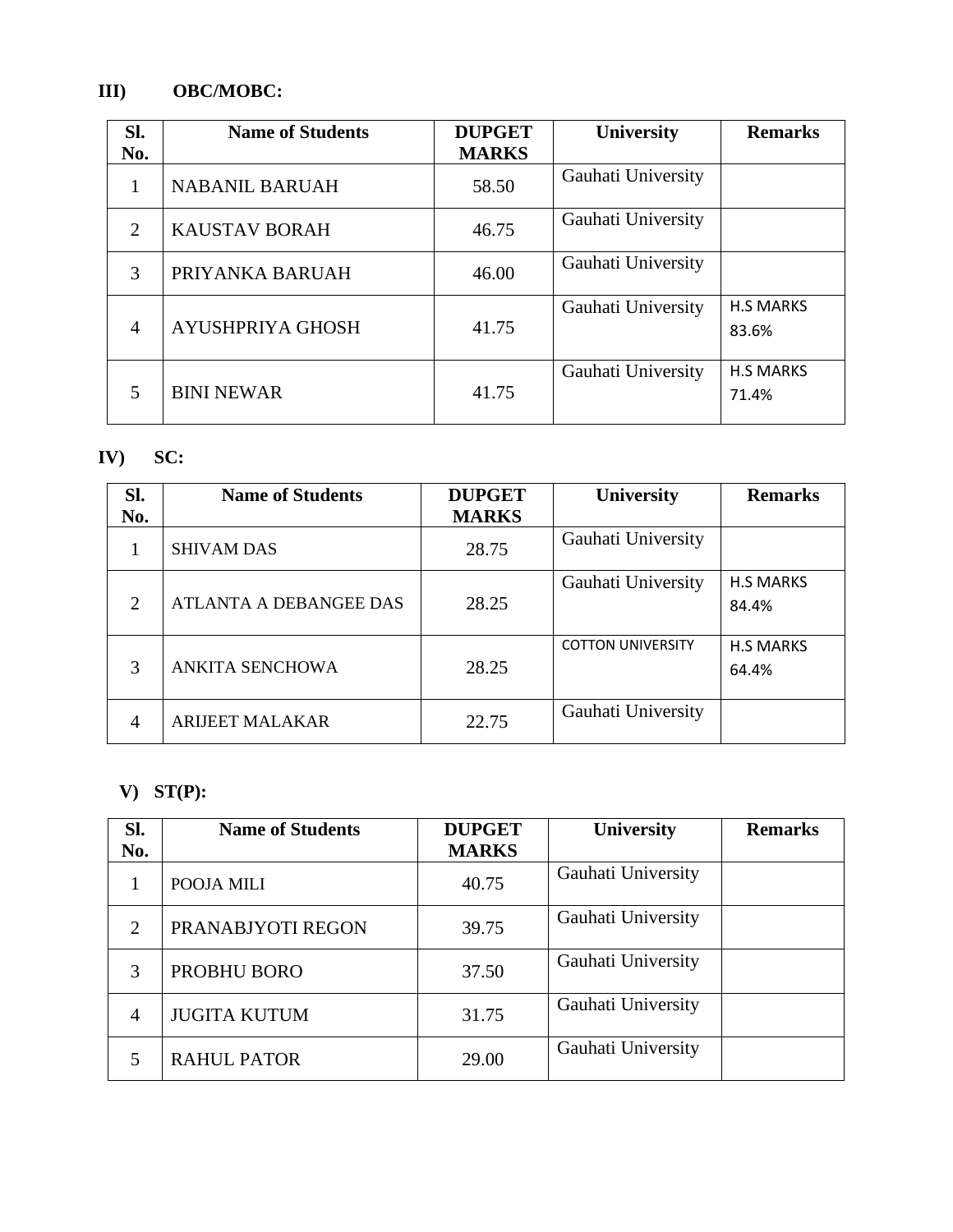### **VI) ST(H):**

| Sl. | <b>Name of Students</b>  | <b>DUPGET</b> | <b>University</b>  | <b>Remarks</b> |
|-----|--------------------------|---------------|--------------------|----------------|
| No. |                          | <b>MARKS</b>  |                    |                |
|     | <b>ACHINTA CHAKMA</b>    | 27.25         | Gauhati University |                |
|     | <b>DIPSHIKHA ENGHIPI</b> | 23.50         | Gauhati University |                |

### **VII) EWS (Waiting)**

| Sl. | <b>Name of Students</b>  | <b>DUPGET</b> | University         | <b>Remarks</b>             |
|-----|--------------------------|---------------|--------------------|----------------------------|
| No. |                          | <b>MARKS</b>  |                    |                            |
| 1.  | <b>RASHIDUL HAQ</b>      | 23.75         | Gauhati University |                            |
| 2.  | <b>KANKAN PARASAR</b>    | 18.50         | Gauhati University | <b>H.S MARKS</b><br>71.00% |
| 3.  | <b>BANASHREE MAHANTA</b> | 18.50         | Gauhati University | <b>H.S MARKS</b><br>69.80% |
| 4.  | <b>KRISHNAMONI DEKA</b>  | 16.00         | Gauhati University |                            |
| 5.  | <b>ANKITA SARMA</b>      | 14.00         | Gauhati University |                            |

### **IMPORTANT INFORMATION REGARDING ADMISSION SESSION – (2021-22)**

- **1.** Date of counseling and Admission : **08-10-2021 (20% Seat)**
- 2. Time : **10.00 a.m. to 03.00 p.m.**
- 3. Venue : Centre for Studies in Geography, Dibrugarh University
- 4. The selection and admission in the programme shall be purely provisional and subject to fulfillment of requisite norms of qualifying examination and other relevant criteria. The candidates shall have to submit all the relevant testimonials in original before the admission committee before the time of counseling failing which the candidates shall forfeit his/her candidature.
- 5. The candidates provisionally selected for Admission shall have to bring the following documents at the time of counseling:
	- i) A print copy of the online application submitted.
	- ii) Self attested DUPGET 2021 Score Card.
	- iii) Self attested photocopies of all pass certificates from HSLC onwards.
	- iv) Self attested photocopies of all mark sheets/grade sheet from HSLC onwards.
	- v) Self attested copies of the caste certificate (Latest).
	- vi) Self attested copy of PRC (Permanent Resident Certificate).
	- vii) Undertaking on provisional Admission (Format of undertaking shall be available in the University website).